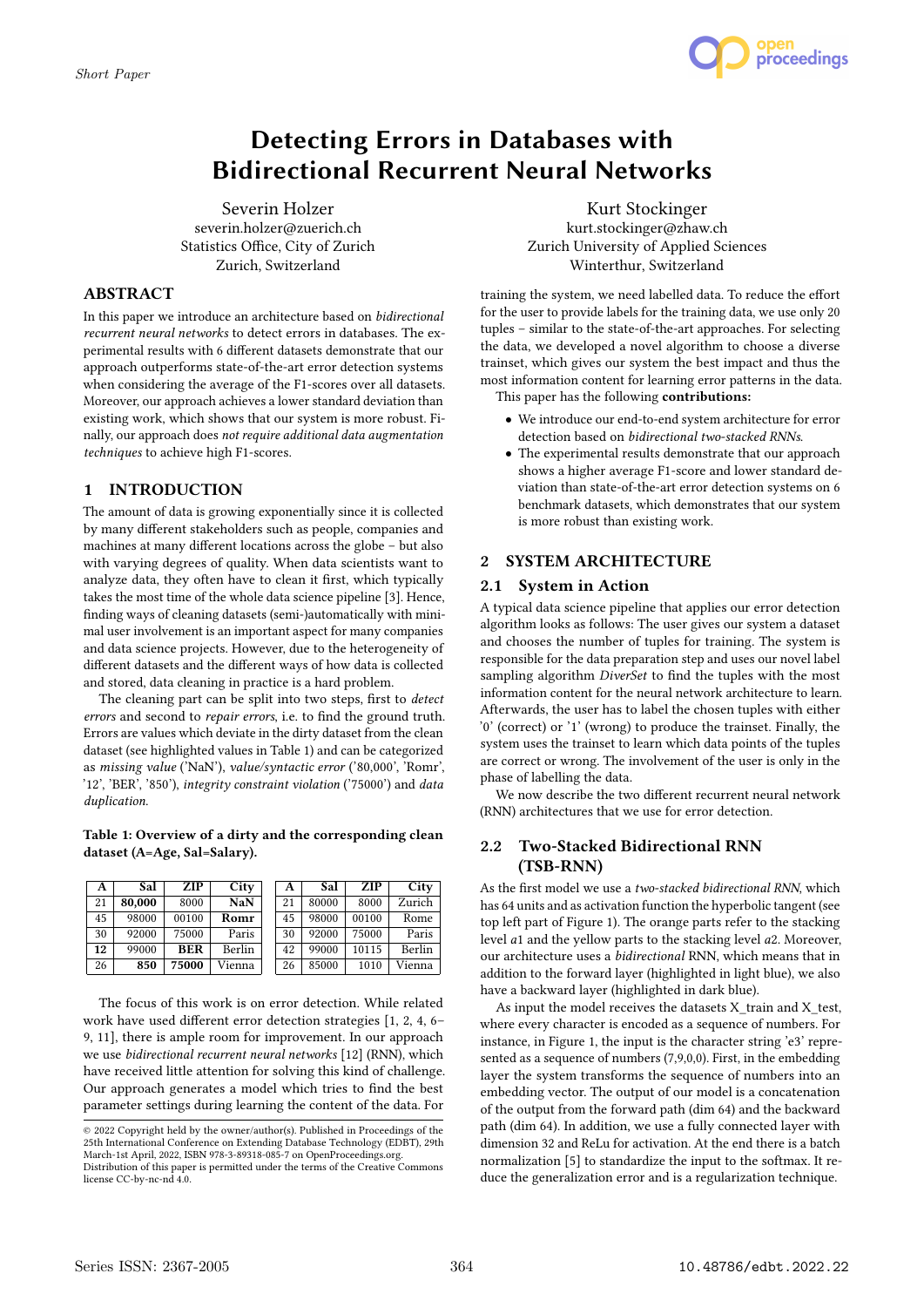

Figure 1: Overview of our bidirectional RNN architecture for error detection. Top part: TSB-RNN = Two-Stacked Bidirectional RNN. Bottom part: ETSB-RNN = Enriched Two-Stacked Bidirectional RNN.

Finally, the model has to decide if the sequence of characters has the value '0' (correct) or '1' (wrong). For this last step the model uses a fully connected layer with a softmax.

# 2.3 Enriched Two-Stacked Bidirectional RNN (ETSB-RNN)

Our second architecture ETSB-RNN is an enriched version of TSB-RNN. In particular, we additionally provide the attribute  $information X$  train attribute and  $X$  test attribute as a second input. The attribute information tells the neural network that, for instance, the encoding of the character sequence 'e3' refers to attribute with the name attr2 (see in the left lower part of Figure 1).

As an additional layer the model uses an embedding layer and a two-stacked bidirectional RNN which has 8 units and as activation function the hyperbolic tangent. Moreover, there is a fully connected layer with dimension 64 and the activation function ReLu. We concatenate the output of these two new layers with the output of the previous two-stacked bidirectional RNNs. Afterwards we again use the two fully connected layers and the batch normalization described in TSB-RNN.

## 2.4 Optimal Training Data Selection

Finally, we introduce a novel label sampling Algorithm 1, whose goal is to select a diverse trainset. The intuition is to select tuples

with values that have not been seen previously and thus increase the information content of our trainset. If we selected tuples randomly, we could get observations which have the same values in the attributes and the system would have less information to learn from.

In case two candidate tuples contain the same number of unseen attribute values, the tuple with the highest number of empty attribute values is chosen. Our hypothesis is that empty values give us more information for the system to learn – because if there are empty values in other attributes, we can learn if they should be empty or not. In case all candidate tuples have the same number of unseen attributes and empty attribute values, the tuples are chosen randomly. After the selection the user has to provide a label if the attributes in the tuples are correct or wrong.

## 3 EXPERIMENTS

In this section we evaluate our two different architectures and measure how well they can detect errors in 6 commonly-used benchmark datasets that were also used by the state-of-the-art error detection systems, e.g. from Raha [8] and Rotom [10]. To enable the reproducibility of our experiments, we share our code on Github<sup>1</sup>.

<sup>1</sup>https://github.com/holzesev/E\_TSB-RNN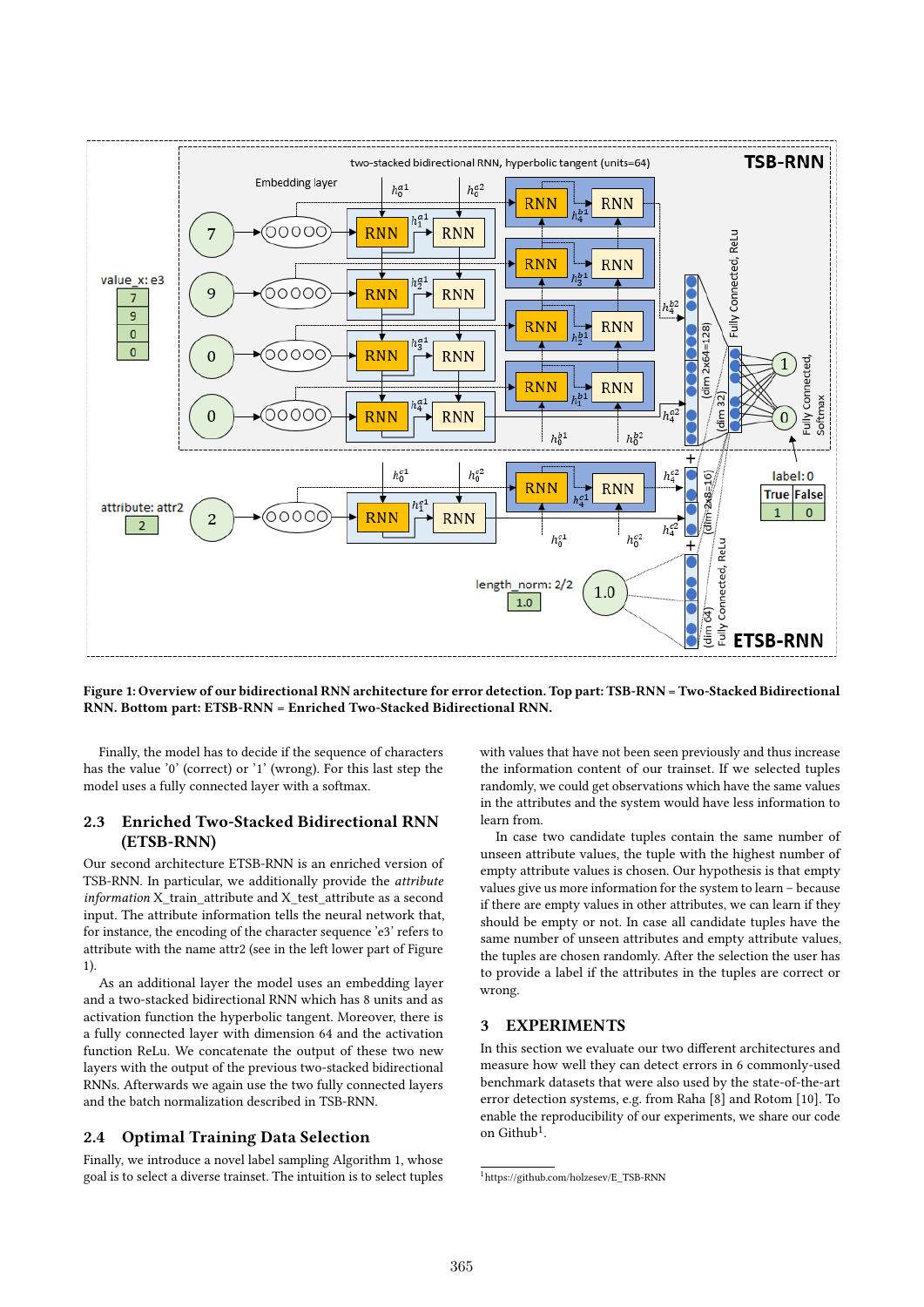#### Algorithm 1 DiverSet

**Input:**  $n$  obs -> number of tuples (IDs) for training

 $ds$  -> dataset with all data

Output:  $ID\_train \rightarrow \text{IDs}$  of tuples which are used for the trainset (size:  $n$  obs)

```
1: function DIVERSET(n\_obs, ds)
```

```
2: ds rest \leftarrow ds
```
- 3:  $ID\_train \leftarrow []$
- 4: for i=1 to n\_obs do

```
5: \qquad \qquad \#unseenAttr \leftarrow \textbf{count}(ds\_rest).\textbf{groupby}('ID')6: \qquad \qquad \#empty \leftarrow \textbf{sum}(ds\_rest['empty']) . \textbf{groupby('ID')}7: // candidateID contains ID, #unseen and #empty attributes
8: candidateID \leftarrow (ID, #unseenAttr, #empty)
9: // Find candidate with highest number of unseen attributes
10: candidateID1 \leftarrow candidateID.max(\#unseenAttr)11: // Find candidate with highest number of empty attributes
12: candidateID2 \leftarrow candidateID1.max(\#empty)13: // Draw random sample in case of multiple candidates
14: sampled\_ID \leftarrow random\_sample(1, candidateID2)15: ID\_train \leftarrow ID\_train \cup sampled\_ID16: // Store attributes with seen values
17:
   seenAttr \leftarrow unique(ds['concat'] . where(ID = ID\_train))18: // Remove attributes with seen values
19: ds\_rest \leftarrow ds[ds['concat'] \neq seenAttr]20: end for
21: return ID train
22: end function
```
We validated the models 10 times and used Algorithm 1 (DiverSet) for choosing 20 tuples for training. For instance, for the dataset Beers we got a trainset of size 220, i.e. 20 tuples x 11 attributes, and a testset of size 26,290, i.e. 2,390 tuples x 11 attributes.

The number of epochs was 120. After every epoch we saved the training weights (with a callback) if the computed loss of the trainset was less than in the previous epochs. For the lossfunction we used the binary cross-entropy and as the optimizer RMSprop. We used the testset to measure precision, recall and F1 score for the best weights. Moreover, we computed the averages and standard deviations of these measures.

#### 3.1 Comparison

We now compare our experimental results with the state-of-theart error detection systems Raha [8]) and Rotom [10]) (see Table 2).

Table 2: F1-Scores of the different models (20 labeled tuples).  $B = Beers$ ,  $F = Flights$ ,  $H = Hospital$ ,  $M = Movies$ ,  $R =$ Ryan, T = Tax. Our approaches are TSB-RNN and ETSB-RNN.

| <b>Dataset</b>  | в    | F    | н    | М    | R    | т    |
|-----------------|------|------|------|------|------|------|
| Raha            | 0.99 | 0.81 | 0.72 | 0.86 | 0.79 | 0.91 |
| Rotom           | 0.99 | n/a  | 1.00 | 0.68 | 0.86 | 0.97 |
| Rotom+SSL       | 0.99 | n/a  | 1.00 | 0.54 | 0.76 | 1.00 |
| <b>TSB-RNN</b>  | 0.96 | 0.69 | 0.97 | 0.87 | 0.78 | 0.85 |
| <b>ETSB-RNN</b> | 0.98 | 0.74 | 0.97 | 0.88 | 0.85 | 0.86 |

Note that in the original paper, Rotom did not take the dataset Flights for validation, hence the values of Flights are marked as n/a. In general we can observe that Raha performs best for the dataset Flights and is en par with both Rotom versions for the dataset Beers. Rotom performs best for the dataset Ryan and is en par with Rotom+SSL for the datasets Beers and Hospital. Rotom+SSL performs performs best for dataset Tax.

Let us now analyze the results of our approaches. We note that ETSB-RRN, which also uses the metadata information, outperforms the simpler model TSB-RNN on all datasets except Movies. Moreover, ETSB-RNN outperforms Raha on 3 out of 6 datasets. In particular, we got better results for Hospital (+0.25), for Movies (+0.02) and for Rayyan (+0.06). We achieved similar results for Beers (-0.01) and Tax (-0.04), only for Flights (-0.07) we got considerably worse results.

In comparison to Rotom and Rotom+SSL, our model ETSB-RNN got a better result for Movies (+0.20 / +0.34). For Beers (-0.01 / -0.01), Hospital (-0.03 / -0.03) and Rayyan (-0.01 / +0.09) we achieved similar results – only for Tax (-0.11 / -0.13) our approach performs considerably worse than Rotem+SSL.

In Table 3 we show the average (AVG) and standard deviation (S.D.) for the error detection systems for all datasets without Flights (1) and in addition for all datasets including Flights (2). Note that Rotom did not take the dataset Flights for validation.

When comparing the average F1-score (AVG) without Flights (1), our approach ETSB-RNN outperforms Raha and Rotom by (+0.06) and (+0.01), respectively. Also the standard deviation is smaller for our system, which indicates that our system is more robust for different datasets. When considering average F1-score (AVG) with Flights (2), again our approach ETSB-RNN outperforms Raha. Also the standard deviation is slightly smaller.

Table 3: Average F1-score (AVG) and Standard Deviation (S.D.) for the different models of Table 2. Note: Smaller S.D. is better.

| Name            | <b>Without Flights (1)</b> |      | With Flights (2) |      |  |
|-----------------|----------------------------|------|------------------|------|--|
|                 | <b>AVG</b>                 | S.D. | <b>AVG</b>       | S.D. |  |
| Raha            | 0.85                       | 0.08 | 0.85             | 0.07 |  |
| Rotom           | 0.90                       | 0.10 | n/a              | n/a  |  |
| Rotom+SSL       | 0.86                       | 0.17 | n/a              | n/a  |  |
| <b>TSB-RNN</b>  | 0.89                       | 0.06 | 0.85             | 0.08 |  |
| <b>ETSB-RNN</b> | 0.91                       | 0.05 | 0.88             | 0.06 |  |

### 3.2 Learning Analysis

We will now analyze the learning behavior of our best approach ETSB-RNN in more detail. To show the improvements of the accuracy over various epochs of our models, we compared the average train- and test-accuracy (see Figure 2). The results show that the model performs well and does not suffer from overfitting. For all datasets our model achieves almost a perfect result for the train-accuracy. There are also gaps in the curves of the testaccuracy but these are not critical because the model chooses the epochs which do not have gaps and learns how to choose the optimal parameter setting based on the decreasing training loss.

The dataset Flights, which reached the worst F1-score, has a big gap between the train- and test-accuracy and also the confidence interval is large. Therefore, our model does not work well for this dataset. The curve for test-accuracy for Hospital looks almost perfect, also because the confidence interval is very small. The datasets Beers, Movies and Rayyan also show a converging testaccuracy curve and the confidence interval is small. For Tax we got a curious result. After epoch 30 there are no wave movements